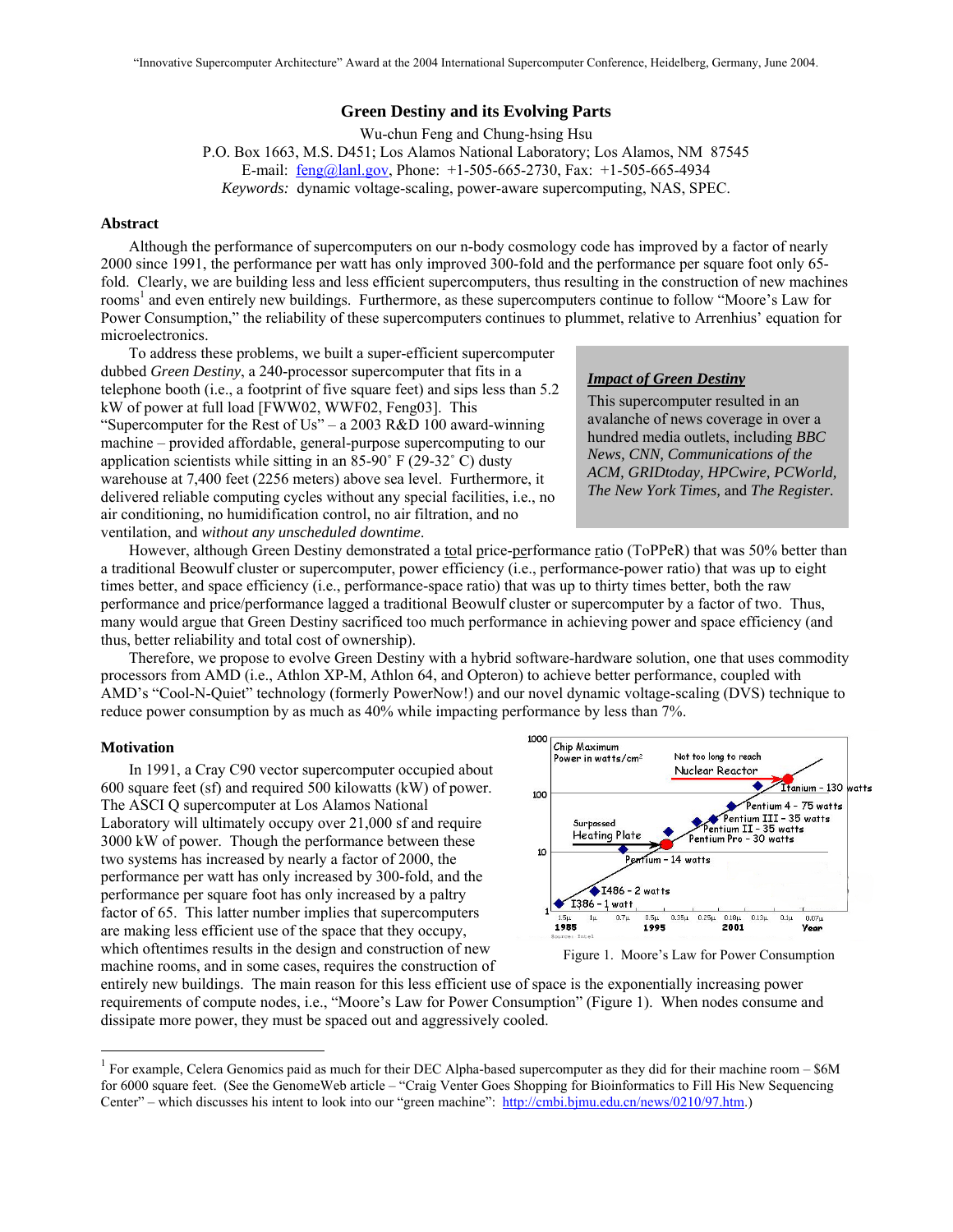*Without* exotic cooling facilities, traditional (inefficient) supercomputers would be so unreliable (due to overheating) that they would always be unavailable for use by the application scientist. In fact, our own empirical data as well as unpublished empirical data from a leading vendor corroborates that the failure rate of a compute node *doubles* with every 10<sup>°</sup>C (18<sup>°</sup> F) increase in temperature, as per Arrenhius' equation when applied to microelectronics, and temperature is proportional to power consumption. Unfortunately, building exotic cooling facilities can cost as much as the supercomputer itself, e.g., the building for the ASCI Q computer cost nearly \$100M. Operating and maintaining such facilities costs even more and is still no guarantee that the supercomputer will not suffer failures. In sum, all this adds up to an astronomical total cost of ownership (TCO).

### **The Origin of Green Destiny**

To address the above problems, we constructed our super-efficient *Green Destiny* (see Figure 2), a 240-processor supercomputer that fits in a telephone booth (five square feet) and sips less than 5.2 kW of power at full load [FWW02, WWF02, Feng03]. This 2003 R&D 100 award-winning machine provides affordable, generalpurpose computing to our application scientists while sitting in an 85-90˚ F (29-32˚ C) dusty warehouse at 7,400 feet (2256 meters) above sea level. More importantly, it provides reliable computing cycles without any special facilities, i.e., no air conditioning, no humidification control, no air filtration, and no ventilation, and without any downtime.<sup>2</sup>

Green Destiny takes a novel approach to supercomputing, one that ultimately redefines performance to encompass metrics that are of more relevance to end users – efficiency, reliability, and availability – by designing an architecture around which to appropriately stitch together the modified building blocks of Green Destiny. The modified building blocks include a 1-GHz Transmeta-based RLX ServerBlade as the compute node and World Wide Packets' Lightning Edge network switches configured in a one-level tree topology for efficient communication. By selecting a Transmeta processor, Green Destiny takes a predominantly hardware-based approach to power-aware supercomputing. A Transmeta processor eliminates about 75% of the transistors used in a traditional RISC architecture and implements the lost (but inefficient) hardware functionality in its code morphing software (CMS), a software layer that sits directly on the Transmeta hardware. However, while the Transmeta processor may be significantly more reliable because it runs so much cooler than a conventional mobile processor, its Achilles' heel is its floating-point performance. Consequently, we modified the CMS to create a "high-performance CMS" that improved floating-point performance by 42% and ultimately matched the performance of a conventional mobile processor on a clock cycle-by-clock cycle basis (e.g., 1.2-GHz Intel Pentium III-M), but it still lagged the performance of the fastest processor at the time by a factor of two.

(In March 2003, an upgraded 480-processor version of *Green Destiny* achieved 200 Gflops on Linpack – a feat that would have placed the machine at #372 of the Top500 Supercomputer List in November 2002 and just outside the Top500 List in June 2003.)



Figure 2. Green Destiny

#### **The Evolution of Green Destiny**

 $\overline{a}$ 

Though we demonstrated in [FWW02] that the total price-performance ratio (ToPPeR) of Green Destiny was approximately 1.5 times better than a traditional Beowulf cluster or supercomputer, the power efficiency (i.e., performance-power ratio) was 7 to 8 times better, and the space efficiency (i.e., performance-space ratio) was 20 to 30 times better, both the raw performance and price/performance lagged a traditional Beowulf cluster by a factor of two. Thus, with Green Destiny, many could argue that we went to an opposite extreme of supercomputing, i.e., sacrificed too much performance to achieve power efficiency and space efficiency (and thus better reliability and reduced total cost of ownership). Another criticism of Green Destiny was that it was only based on "pseudo-commodity" parts, specifically

 $2$  In contrast, a more traditional, high-end 240-processor supercomputer such as a Beowulf cluster generally requires a speciallycooled machine room to operate reliably as such a supercomputer easily consumes as much as 36.0 kW at load, roughly seven times more than Green Destiny. (Remember that in this scenario, one not only needs electricity to power the supercomputer, but it also needs electricity to power the cooling and ventilation systems.)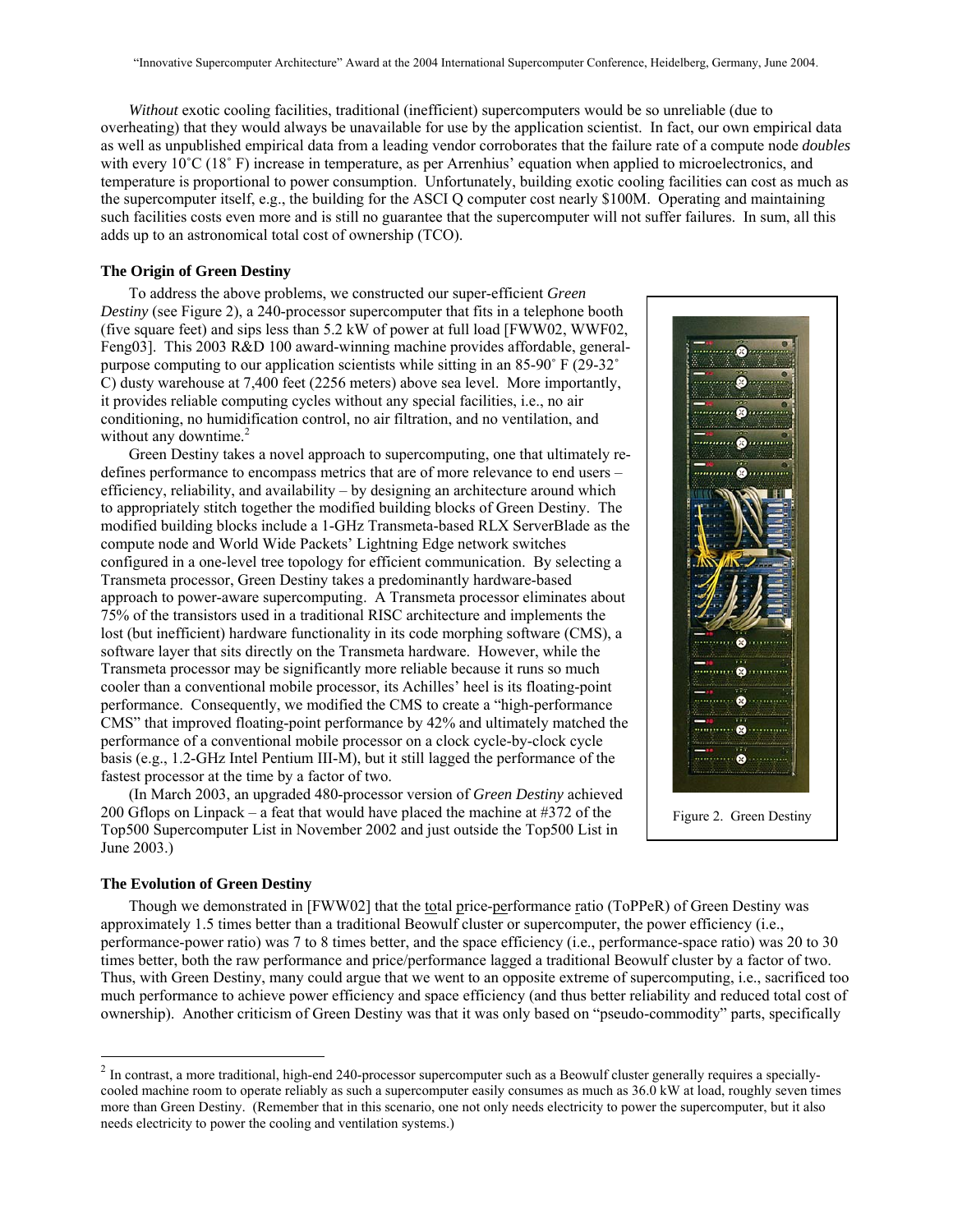the Transmeta processor on an RLX ServerBlade. Nowhere else could one find a Transmeta processor in a server other than RLX, and Transmeta's target market is the laptop and embedded systems market, not the server market.

*To address the above criticisms of our architecturally-based, power-aware Green Destiny, we propose a hybrid hardware-software solution, one that uses commodity CPUs from AMD (i.e., XP-M, Athlon 64, and Opteron) to achieve better performance and its associated "Cool-n-Quiet" technology to reduce power consumption by nearly 40% while impacting performance by less than 7%.* We achieve this feat through the judicious use of a well-known mechanism called dynamic voltage (and frequency) scaling or DVS. In general, a DVS algorithm needs to determine *when* to adjust the current frequency-voltage setting (i.e., *scaling point*) and *what* to set the new frequency-voltage setting to (i.e., *scaling value*).

Today's DVS algorithms solve the following minimization problem: Given a task of workload *W* and deadline *D*, find a schedule  $\{t_f\}$  such that when the task is executed for  $t_f$  seconds at frequency f, the total energy usage E is minimized, the deadline *D* is met, and the required work *W* is performed. This minimization problem assumes that *W* is known a priori [LS01] and that all applications are CPU-bound applications. Unfortunately, as shown in [XMM03, SAM03], *W* is not always constant across frequencies; thus, knowing *W* a priori is virtually impossible. Furthermore, not all applications are CPU-bound. Therefore, we propose a new formulation that eliminates the hard-to-predict *W* and includes performance modeling for all types of applications by replacing the aforementioned *W* constraint (i.e.,  $\Sigma_f f \cdot t_f$  $=$  *W*) with the following constraint  $\Sigma_f t_f / T(f) = 1$ . The optimal solution for this new formulation, i.e.,  $\{t_f^*\}$ , can then be characterized by the following theorem:

# **Theorem: Deadline-Constrained Scheduling for Energy Minimization.**

*For D < max<sub>f</sub> T(f), if the ratios*  $\gamma_i = [E_{fi} - E_{fi}]/[T(f_i) - T(f_{i+1})]$  *are negative and non-increasing, the optimal solution*  $\{ t_f^* \}$  *is* 

 $\int$  *[ D - T(f<sub>j+1</sub>)]* / [*T(f<sub>j</sub>)* - *T(f<sub>j+1</sub>)]*  $\cdot$  *T(f<sub>j</sub>)*  $f = f_j$  $t_f^* = \begin{cases} 0 - t_{f_j}^* & f = f_{j+1} \end{cases}$  $\sim$  0 otherwise *where*  $T(f_{i+1}) < D \leq T(f_i)$ .

This theorem says that if  $E_f$  is convex and non-increasing on  $T(f)$ , then running at the ideal single frequency  $f^*$ , where  $T(f^*) = D$ , will minimize the total energy usage. If the frequency  $f^*$  is not directly supported by the system, the two neighboring frequencies  $f_j$  and  $f_{j+1}$ ,  $T(f_{j+1}) < D \leq T(f_j)$ , can emulate it and results in minimum energy consumption.

To qualitatively understand the above theorem, let us consider a 600-1600 MHz Intel Pentium-M processor with the performance levels as specified by its Intel datasheet. Figure 3 depicts the convexity of *E(T(f))* in terms of a CPU cycle. All the performance levels except 1.4 GHz satisfy the condition of the theorem, thus 1.4 GHz should never be used in any DVS algorithm because its speed can be emulated by other levels with lower energy consumption, e.g., 1.4-GHz performance can be emulated by running half of the time at 1.2 GHz and half of the time at 1.6 GHz, resulting in 13.9 nJ/cycle (versus the 14.3 nJ/cycle that running at 1.4 GHz would produce).

*Based on the above theorem, we propose a new interval-based DVS algorithm that abstracts the performance model T(f) as a single parameter* β *and then uses* β *to direct the DVS algorithm on-the-fly.* 

 $\overline{a}$ 



Figure 3. Cycle Energy vs. Cycle Time

<sup>&</sup>lt;sup>3</sup> In the meantime, researchers at the University of Tsukuba in Japan continue to pursue the low-power architectural approach with a *"Green Destiny II"* cluster, which is twice as dense and uses Gigabit Ethernet rather than fast Ethernet as its network interconnect.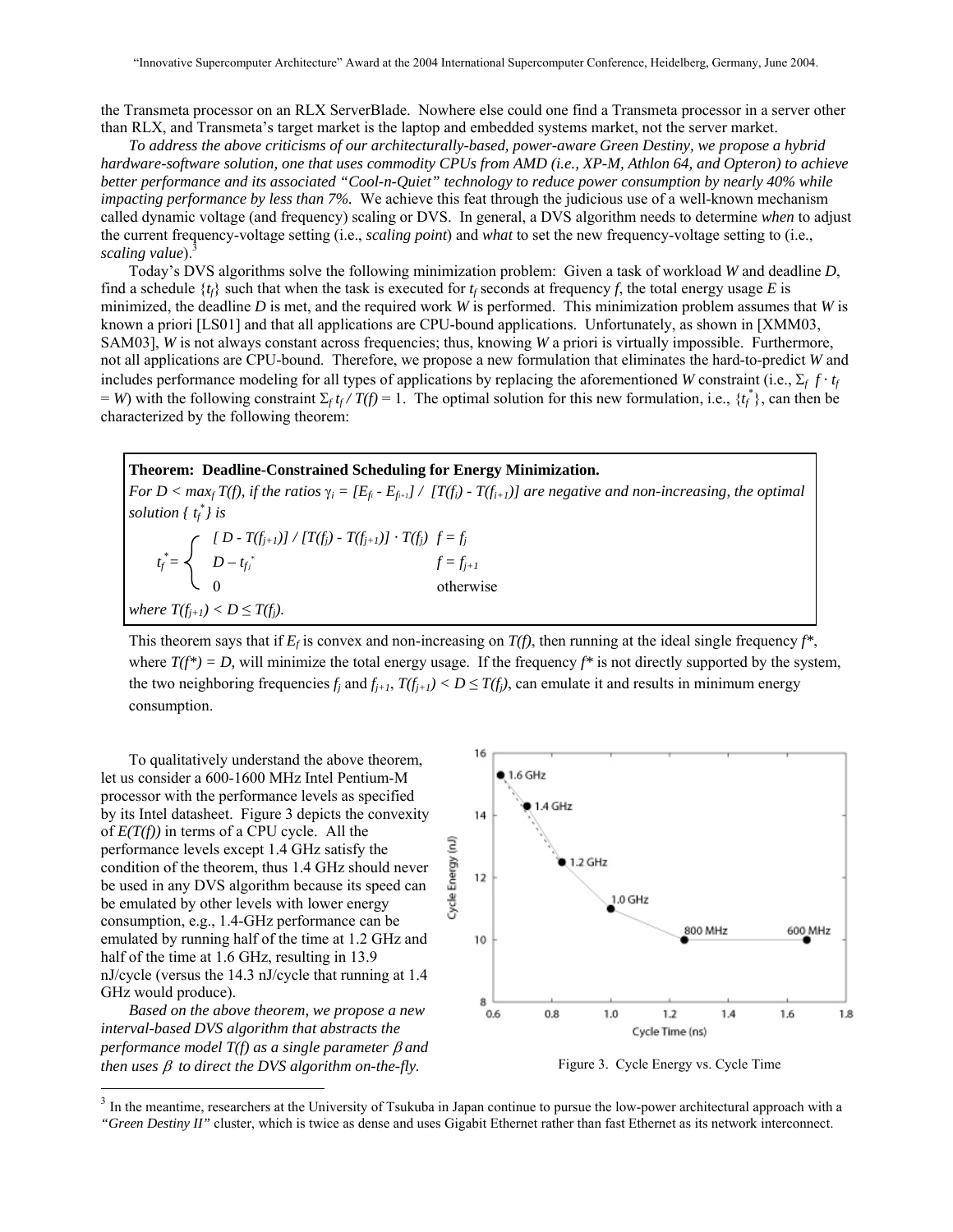Our performance model consists of a single parameter β called the *performance-scalability factor* such that  $\beta \in [0,1]$  and is defined as follows:  $T(f)/T(f_{max}) = \beta \cdot f_{max}/f + (1 - \beta)$ . The parameter  $\beta$  represents the sensitivity of the application performance to the change in CPU speed. Conceptually, it is similar to the scalability of performance in the field of parallel processing, but the number of processors is replaced here by the various CPU frequencies. If  $\beta = 1$ , it means that the execution time will be cut in half when the CPU speed is twice as fast. If  $\beta = 0$ , the execution time will remain constant even when running at the slowest frequency. That is, CPU-bound applications will have  $\beta \approx 1$ whereas memory- and I/O-bound applications will have  $\beta \approx 0$ .

The above theorem describes an optimal schedule for DVS in terms of a deadline *D* and performance model *T(f)*. However, there is no consensus on how to assign a deadline to a general-purpose application, and the parameter  $\beta$  only captures  $T(f)$  relative to the different performance levels. Because we need absolute values for  $T(f_i)$  in order to apply the theorem, we propose the following as part of our β*-*driven DVS algorithm: (1) The algorithm provides an additional

parameter  $\delta$  defined in terms of the relative execution time, i.e.,  $D = (1 + \delta) \cdot T(f_{max})$ . (2) The algorithm uses the optimal schedule in every fixed-length time interval instead of the entire execution period. The resulting β*-*driven DVS algorithm is shown in Figure 4.

While  $\beta$  can be provided with the application program, its value may depend on the input data and even the underlying computer architecture. As a result, we need a way to estimate  $\beta$  reasonably accurately "on the fly." At a high level, we calculate  $\beta$  on-the-fly by keeping track of the average MIPS rate for each frequency and compute a new  $\beta$  value using a least-squares fit.

# **Benchmarking a Commodity Compute Node with a** β**driven DVS Algorithm**

 $\overline{a}$ 

\n- 1. Compute the ideal single frequency 
$$
f^*
$$
.  $f^* = \n \begin{cases} \n f_{min} & \text{if } \beta \leq \delta \\ \n f_{max} / \left( 1 + \delta / \beta \right) & \text{otherwise} \n \end{cases}$ \n
\n- 2. Figure out  $f_j$  and  $f_{j+1}$  such that  $f_j \leq f^* < f_{j+1}$ .
\n- 3. Compute the ratios,  $r_{fj}$  and  $r_{f_{j+1}}$ .
\n- $r_{fj} = \left[ \left( 1 + \delta / \beta \right) / f_{max} - \frac{1}{f_{j+1}} \right] / \left( \frac{1}{f_j} - \frac{1}{f_{j+1}} \right)$ .
\n- $r_{f_{j+1}} = 1 - r_{f_j}$
\n- 4. For every second, perform the following:\n
	\n- a. Run  $r_{fj}$  seconds at frequency  $f_j$ .
	\n- b. Run  $r_{f_{j+1}}$  seconds at frequency  $f_{j+1}$ .
	\n\n
\n

Figure 4. β*-*driven DVS Algorithm.

To test ourβ*-*driven DVS algorithm, we ran SPEC benchmarks on an AMD XP-M processor, one of three potential successors to our Transmeta processor in Green Destiny<sup>4</sup> and one of the processors of choice in Sun's Sun Fire B1600 Blade System. For each SPEC benchmark, we derived a  $\beta$  value by profiling  $T(f)$  for all the performance levels on the AMD XP-M processor and using a least-squares fit; these values are shown in Table 1. Given that application developers would rather *not* profile their codes a priori, we have also developed an algorithm to calculate  $\beta$  on the fly, one which estimates the  $\beta$  values in Table 1 with a surprising degree of accuracy; the derivation of the algorithm for the "on-the-fly" β estimator is currently outside the scope of this paper. Future work will apply this β*-*driven DVS algorithm when running parallel codes such as the entire NAS Parallel Benchmark suite and a sanitized ASCI parallel benchmark that was used to benchmark a prototype of ASCI Purple. Our initial results with NAS are quite promising – on average, we see a 25% reduction on power consumption with only a 2% impact on peak performance.

Table 2 presents the performance of our β*-*driven and β*-*on-the-fly DVS algorithm versus three well-known DVS algorithms: (1) a frequency-based algorithm *(freq)* that is more suited for CPU-intensive applications only, (2) a "retired instructions" algorithm *(mips)*, and (3) Intel's *SpeedStep*, noted to be the best interval-based DVS algorithm by Grunwald et al. [GLF00] back in 2000.

When *SpeedStep* is applied to the SPEC benchmarks, we see that it has little to no effect on performance and energy usage. This is because *SpeedStep* is intended for interactive applications such as Microsoft Office, i.e., when the processor can detect long periods of idle time or when the processor is running on a battery, rather than non-interactive applications such as the SPEC benchmarks. The benchmarks all run in virtually the same amount of time with the same amount of energy usage with *SpeedStep*. Because *freq* depends upon the number of CPU cycles as the metric for specifying the CPU work requirement and the number of CPU cycles *varies* significantly across frequency-voltage performance settings, the *freq* DVS algorithm does not perform particularly well either – energy reductions of 3-5% at the expense of 2-3% performance degradation. The *mips* algorithm performs better than the previous two DVS algorithms because the number of retired instructions is a better metric for specifying the CPU work requirement since the number of instructions tends to remain constant across all performance levels. Our β*-*driven DVS algorithm clearly performs the best of all the DVS algorithms with energy savings as high as 39% with performance degradation only around 5% on average.

<sup>&</sup>lt;sup>4</sup> The other processors being considered are the AMD Athlon 64 and AMD Opteron with Cool-n-Quiet Technology enabled. Our early results, running SPEC benchmarks, NAS Parallel Benchmarks, and a sanitized ASCI parallel benchmark, on this platform are quite promising.